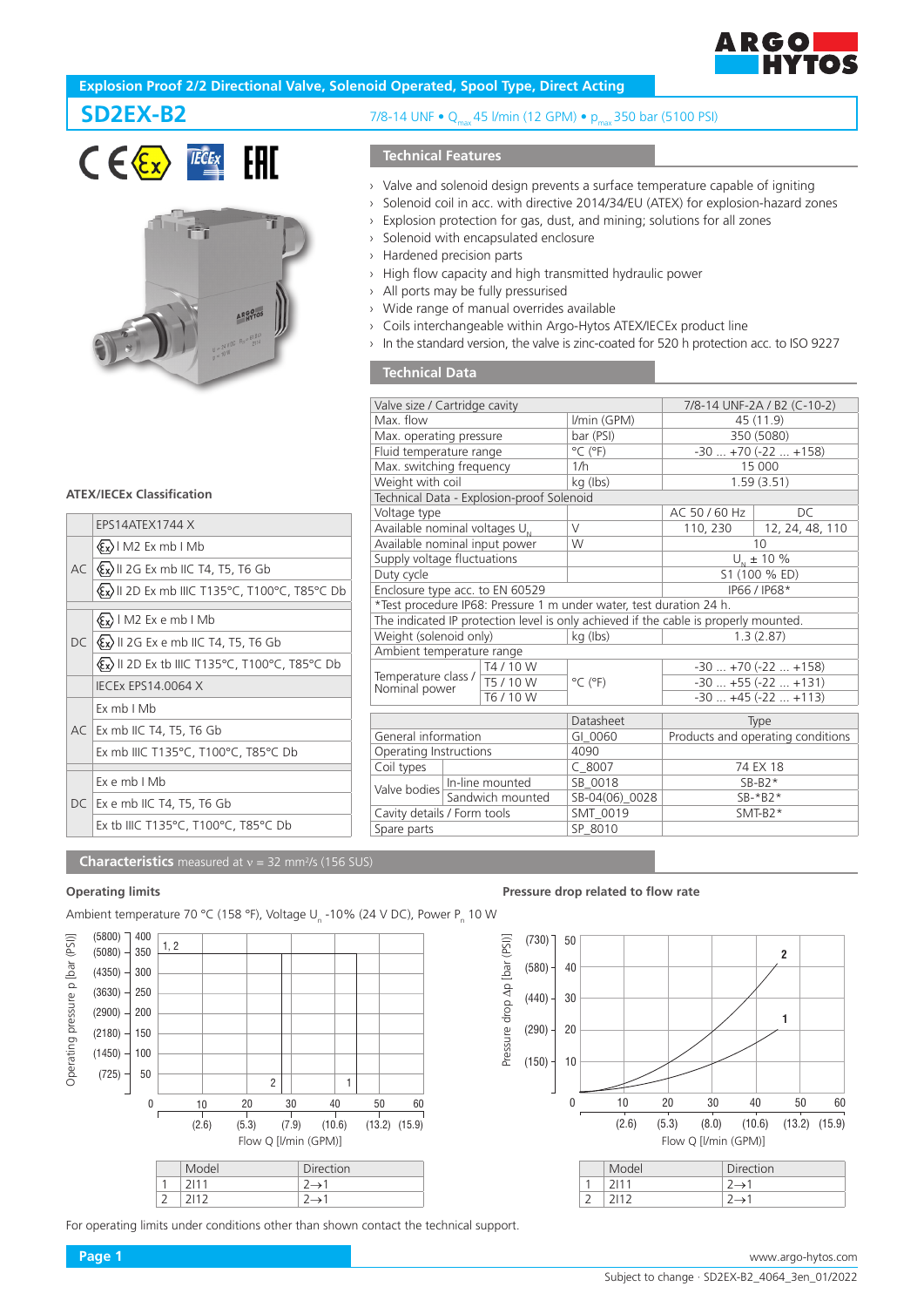



# **Manual Override** in millimeters (inches)



In case of solenoid malfunction or power failure, the spool of the valve can be shifted by manual override. For alternative manual overrides contact our technical support.





Besides the shown, commonly used valve versions other special models are available. Contact our technical support for their identification, feasibility and operating limits.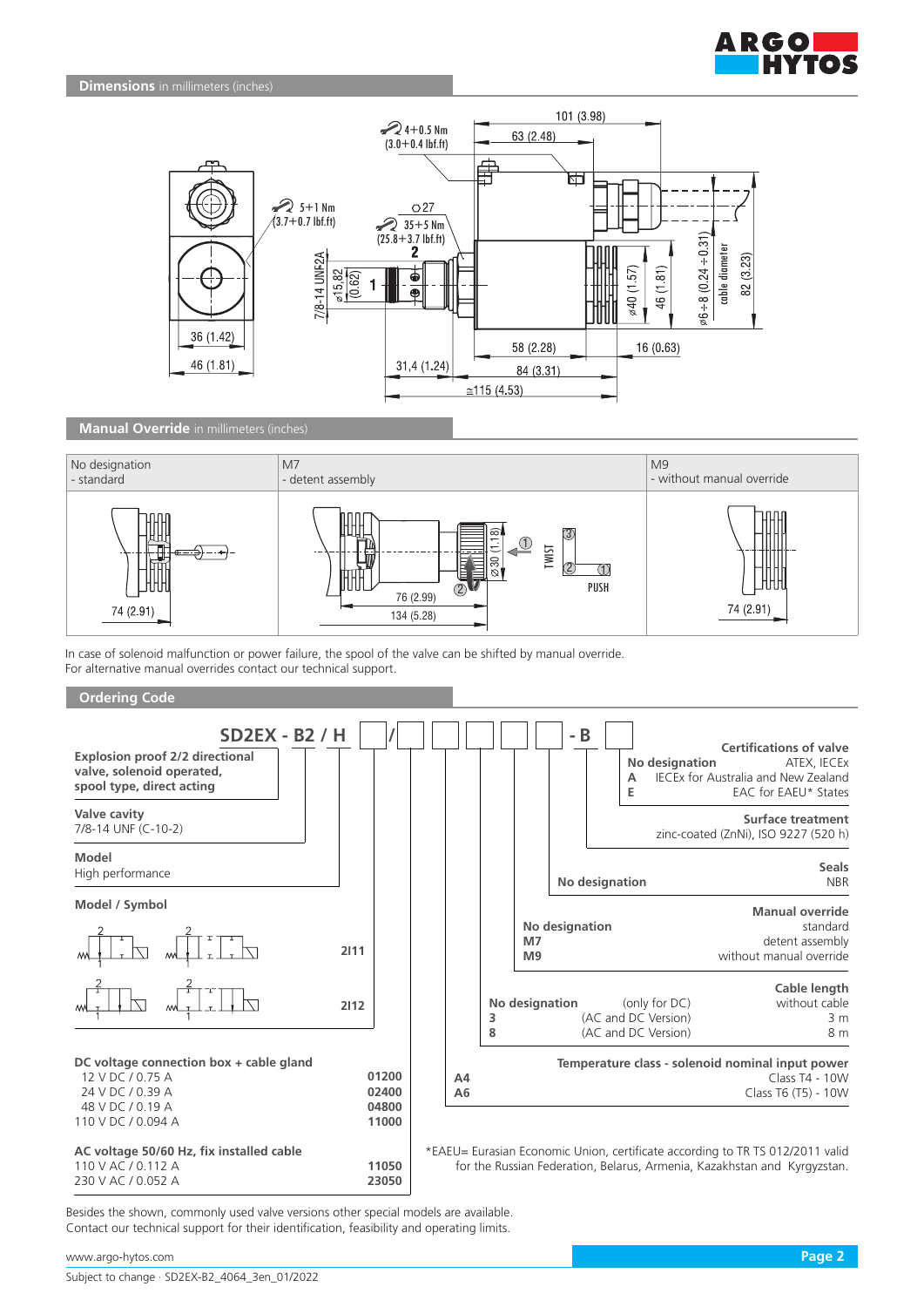

### **Marking of solenoid**



### **Marking of non-electrical part of valve**

# **ATEX / IECEx EAC**



# **Group I (Mining)**

| ☜<br>L<br>M <sub>2</sub><br>Ex e mb<br>Mb                                                  | ATEX mark of conformity to the 2014/34/EU directive and to the applicable technical norms<br>Group I for mines<br>High protection - equipment category<br>Type of protection: e - increased safety, mb - encapsulated<br>Gas group (methane)<br>Equipment protection level - high level protection for explosive atmosphere                                                                                                                                                                                                                                                                                                                                       |
|--------------------------------------------------------------------------------------------|-------------------------------------------------------------------------------------------------------------------------------------------------------------------------------------------------------------------------------------------------------------------------------------------------------------------------------------------------------------------------------------------------------------------------------------------------------------------------------------------------------------------------------------------------------------------------------------------------------------------------------------------------------------------|
| Group II                                                                                   |                                                                                                                                                                                                                                                                                                                                                                                                                                                                                                                                                                                                                                                                   |
| Ex><br>II 2G<br>II 2D<br>Ex e mb<br>Ex tb<br>llС<br>IIIC<br><b>T6/T4</b><br>T85/T135<br>Gb | ATEX mark of conformity to the 2014/34/EU directive and to the applicable technical norms<br>Solenoid for surface plants with gas and vapors environment for zones 1 and 2<br>Solenoid for surface plants with dust environment for zones 21 and 22<br>Type of protection: e - increased safety, mb - encapsulated<br>Type of protection: tb - protection by enclosure<br>Equipment suitable for substances (gas) of all group<br>Equipment suitable for all kinds of dust<br>Temperature class (maximum solenoid surface temperature)<br>Maximum solenoid surface temperature<br>Equipment protection level - high level protection for explosive gas atmosphere |
| Db                                                                                         | Equipment protection level - high level protection for explosive dust atmosphere                                                                                                                                                                                                                                                                                                                                                                                                                                                                                                                                                                                  |